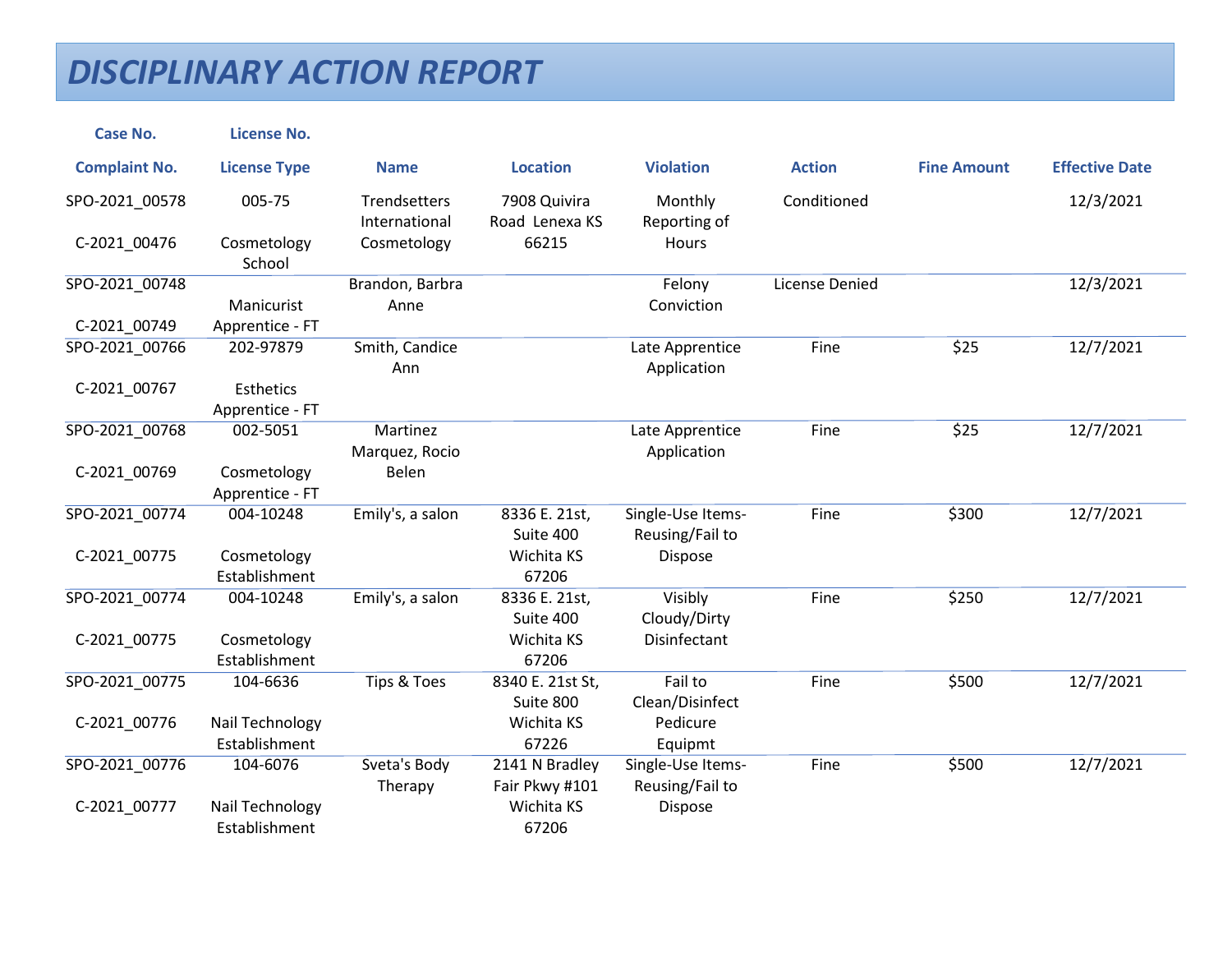| <b>Case No.</b>      | <b>License No.</b>                  |                              |                                   |                                      |               |                    |                       |
|----------------------|-------------------------------------|------------------------------|-----------------------------------|--------------------------------------|---------------|--------------------|-----------------------|
| <b>Complaint No.</b> | <b>License Type</b>                 | <b>Name</b>                  | <b>Location</b>                   | <b>Violation</b>                     | <b>Action</b> | <b>Fine Amount</b> | <b>Effective Date</b> |
| SPO-2021_00776       | 104-6076                            | Sveta's Body<br>Therapy      | 2141 N Bradley<br>Fair Pkwy #101  | Visibly<br>Cloudy/Dirty              | Fine          | \$250              | 12/7/2021             |
| C-2021 00777         | Nail Technology<br>Establishment    |                              | Wichita KS<br>67206               | <b>Disinfectant</b>                  |               |                    |                       |
| SPO-2021_00777       | 004-13084                           | <b>Crystal Nails Inc</b>     | 601 NW St Ste<br>212 Wichita KS   | Single-Use Items-<br>Reusing/Fail to | Fine          | \$500              | 12/7/2021             |
| C-2021_00778         | Cosmetology<br>Establishment        |                              | 67203                             | Dispose                              |               |                    |                       |
| SPO-2021_00778       | 004-100673                          | Dose Studio                  | 901 N West St<br>Wichita KS       | Visibly<br>Cloudy/Dirty              | Fine          | \$250              | 12/7/2021             |
| C-2021_00779         | Cosmetology<br>Establishment        |                              | 67203                             | Disinfectant                         |               |                    |                       |
| SPO-2021 00779       | 004-13005                           | Hair Care Etc                | 1801 SE 29th Ste<br>100 Topeka KS | Visibly<br>Cloudy/Dirty              | Fine          | \$250              | 12/7/2021             |
| C-2021_00780         | Cosmetology<br>Establishment        |                              | 66605                             | Disinfectant                         |               |                    |                       |
| SPO-2021_00780       | 104-8338                            | <b>B &amp; P Nails</b>       | 3609 W 133rd St<br>Leawood KS     | Single-Use Items-<br>Reusing/Fail to | Fine          | \$500              | 12/7/2021             |
| C-2021_00781         | Nail Technology<br>Establishment    |                              | 66209                             | Dispose                              |               |                    |                       |
| SPO-2021 00781       | 002-5050                            | Valenzuela,<br>Sugey         |                                   | Late Apprentice<br>Application       | Fine          | \$25               | 12/7/2021             |
| C-2021_00782         | Cosmetology<br>Apprentice - FT      |                              |                                   |                                      |               |                    |                       |
| SPO-2021 00782       | 202-97896                           | Danner, Sharon<br>Roberta St |                                   | Late Apprentice<br>Application       | Fine          | \$25               | 12/7/2021             |
| C-2021_00783         | <b>Esthetics</b><br>Apprentice - FT |                              |                                   |                                      |               |                    |                       |
| SPO-2021 00783       | 004-12542                           | <b>Hairtastic Design</b>     | 919 E Prescott<br>Salina KS 67401 | Visibly<br>Cloudy/Dirty              | Fine          | \$250              | 12/7/2021             |
| C-2021_00784         | Cosmetology<br>Establishment        |                              |                                   | Disinfectant                         |               |                    |                       |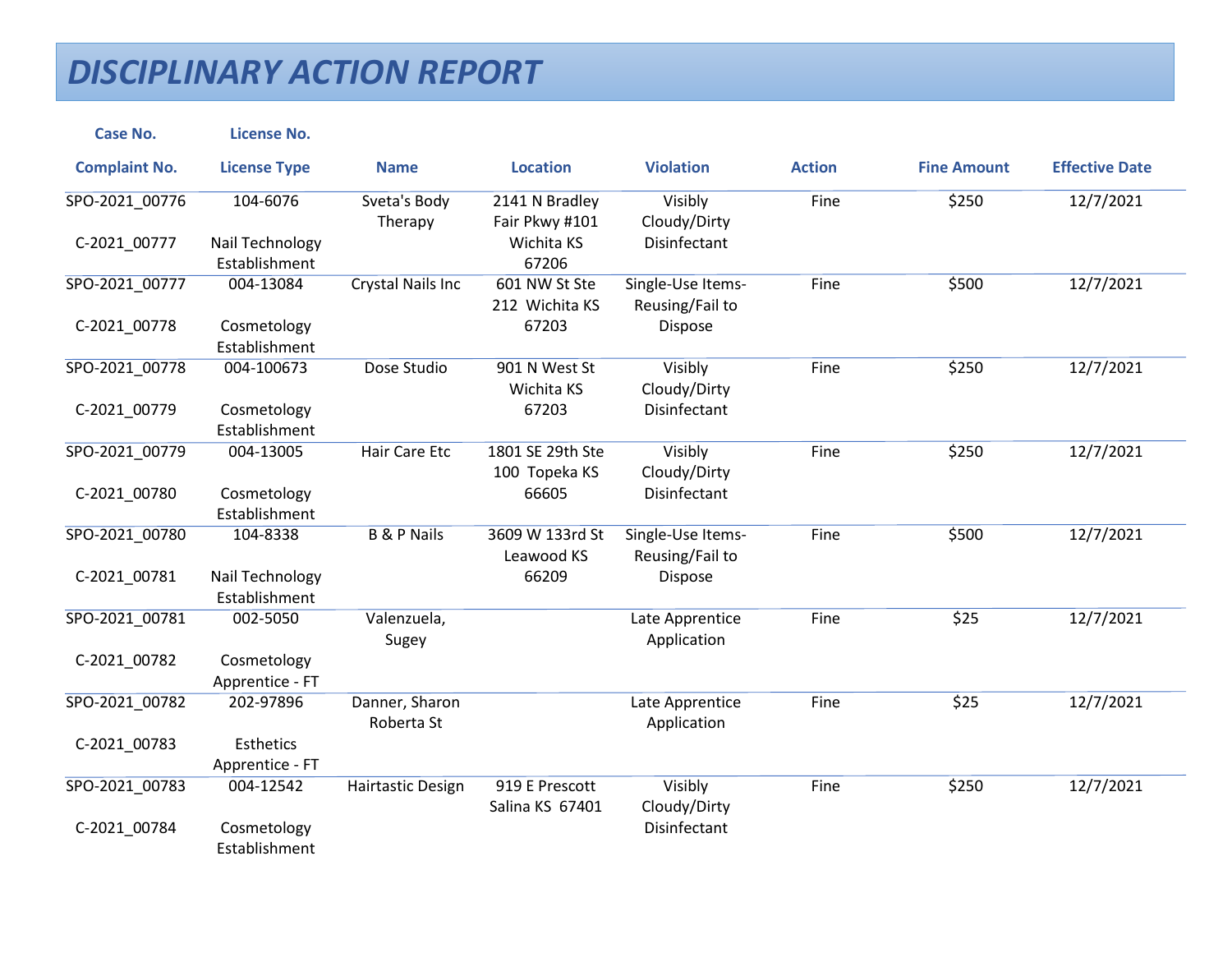| <b>Case No.</b>      | <b>License No.</b>               |                             |                                    |                                      |               |                    |                       |
|----------------------|----------------------------------|-----------------------------|------------------------------------|--------------------------------------|---------------|--------------------|-----------------------|
| <b>Complaint No.</b> | <b>License Type</b>              | <b>Name</b>                 | <b>Location</b>                    | <b>Violation</b>                     | <b>Action</b> | <b>Fine Amount</b> | <b>Effective Date</b> |
| SPO-2021_00784       | 104-8330                         | <b>Perfect Nails</b>        | 2334 Planet Ave<br>Salina KS 67401 | Refusing to<br>Allow/Impeding        | Fine          | \$1000             | 12/7/2021             |
| C-2021 00785         | Nail Technology<br>Establishment |                             |                                    | Inspection                           |               |                    |                       |
| SPO-2021 00784       | 104-8330                         | <b>Perfect Nails</b>        | 2334 Planet Ave<br>Salina KS 67401 | Single-Use Items-<br>Reusing/Fail to | Fine          | \$200              | 12/7/2021             |
| C-2021_00785         | Nail Technology<br>Establishment |                             |                                    | Dispose                              |               |                    |                       |
| SPO-2021_00784       | 104-8330                         | <b>Perfect Nails</b>        | 2334 Planet Ave<br>Salina KS 67401 | Fail to<br>Clean/Disinfect           | Fine          | \$500              | 12/7/2021             |
| C-2021_00785         | Nail Technology<br>Establishment |                             |                                    | Pedicure<br>Equipmt                  |               |                    |                       |
| SPO-2021 00786       | 002-5109                         | Hernandez-<br>Carrillo, Ana |                                    | Late Apprentice<br>Application       | Fine          | \$25               | 12/7/2021             |
| C-2021_00787         | Cosmetology<br>Apprentice - FT   | Karina                      |                                    |                                      |               |                    |                       |
| SPO-2021_00787       | 002-5110                         | Bahner, Rayeana<br>Marie    |                                    | Late Apprentice<br>Application       | Fine          | \$25               | 12/7/2021             |
| C-2021_00788         | Cosmetology<br>Apprentice - FT   |                             |                                    |                                      |               |                    |                       |
| SPO-2021 00789       | 004-99895                        | <b>Blum Nail Bar</b>        | 3560 N Maize Rd<br>Wichita KS      | Fail to<br>Clean/Disinfect           | Fine          | \$500              | 12/7/2021             |
| C-2021_00790         | Cosmetology<br>Establishment     |                             | 67205                              | Pedicure<br>Equipmt                  |               |                    |                       |
| SPO-2021 00789       | 004-99895                        | <b>Blum Nail Bar</b>        | 3560 N Maize Rd<br>Wichita KS      | Single-Use Items-<br>Reusing/Fail to | Fine          | \$500              | 12/7/2021             |
| C-2021_00790         | Cosmetology<br>Establishment     |                             | 67205                              | Dispose                              |               |                    |                       |
| SPO-2021 00789       | 004-99895                        | <b>Blum Nail Bar</b>        | 3560 N Maize Rd<br>Wichita KS      | Visibly<br>Cloudy/Dirty              | Fine          | \$250              | 12/7/2021             |
| C-2021_00790         | Cosmetology<br>Establishment     |                             | 67205                              | Disinfectant                         |               |                    |                       |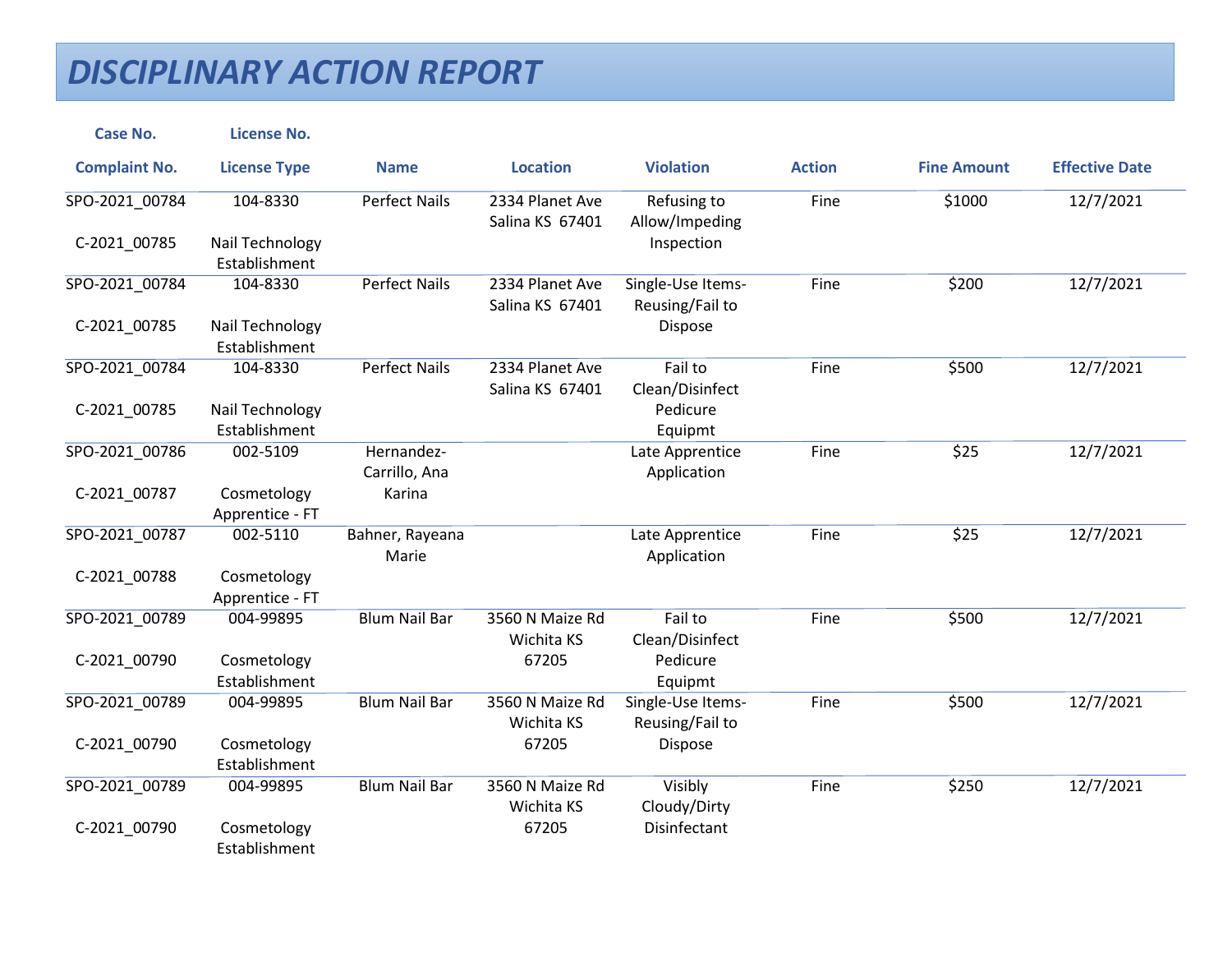| <b>Case No.</b>      | <b>License No.</b>               |                             |                                     |                                      |               |                    |                       |
|----------------------|----------------------------------|-----------------------------|-------------------------------------|--------------------------------------|---------------|--------------------|-----------------------|
| <b>Complaint No.</b> | <b>License Type</b>              | <b>Name</b>                 | <b>Location</b>                     | <b>Violation</b>                     | <b>Action</b> | <b>Fine Amount</b> | <b>Effective Date</b> |
| SPO-2021_00791       | 002-5137                         | Duncan, Rachel<br>Neveil    |                                     | Late Apprentice<br>Application       | Fine          | \$25               | 12/7/2021             |
| C-2021_00792         | Cosmetology<br>Apprentice - FT   |                             |                                     |                                      |               |                    |                       |
| SPO-2021_00799       | 004-99800                        | <b>Amidon Nails</b>         | 2309 N Amidon<br>Ave Wichita KS     | Single-Use Items-<br>Reusing/Fail to | Fine          | \$500              | 12/7/2021             |
| C-2021_00800         | Cosmetology<br>Establishment     |                             | 67204                               | Dispose                              |               |                    |                       |
| SPO-2021 00800       | 004-99721                        | Bespoke Salon<br>Company    | 9747 E 21st N Ste<br>117 Wichita KS | Visibly<br>Cloudy/Dirty              | Fine          | \$250              | 12/7/2021             |
| C-2021 00801         | Cosmetology<br>Establishment     |                             | 67206                               | <b>Disinfectant</b>                  |               |                    |                       |
| SPO-2021 00802       | 104-8387                         | Ciao Nail<br>Company        | 930 W Douglas<br>Ste G Wichita KS   | Single-Use Items-<br>Reusing/Fail to | Fine          | \$500              | 12/7/2021             |
| C-2021_00803         | Nail Technology<br>Establishment |                             | 67203                               | Dispose                              |               |                    |                       |
| SPO-2021 00804       | 102-88423                        | Woods, Katrice<br>Lavette   |                                     | Late Apprentice<br>Application       | Fine          | \$25               | 12/7/2021             |
| C-2021_00805         | Manicurist<br>Apprentice - FT    |                             |                                     |                                      |               |                    |                       |
| SPO-2021_00805       | <b>KBOC Unlicensed</b>           | Tran, Tran Hoang<br>Diem    |                                     | Unlicensed<br>Individual             | Fine          | \$500              | 12/7/2021             |
| C-2021 00806         |                                  |                             |                                     |                                      |               |                    |                       |
| SPO-2021 00806       | 104-8393                         | The Golden File             | 311 S Greenwich<br>Rd Wichita KS    | Single-Use Items-<br>Reusing/Fail to | Fine          | \$500              | 12/7/2021             |
| C-2021 00807         | Nail Technology<br>Establishment |                             | 67207                               | Dispose                              |               |                    |                       |
| SPO-2021_00807       | 002-5141                         | McCuiston,<br>Christina Kay |                                     | Late Apprentice<br>Application       | Fine          | \$25               | 12/7/2021             |
| C-2021_00808         | Cosmetology<br>Apprentice - FT   |                             |                                     |                                      |               |                    |                       |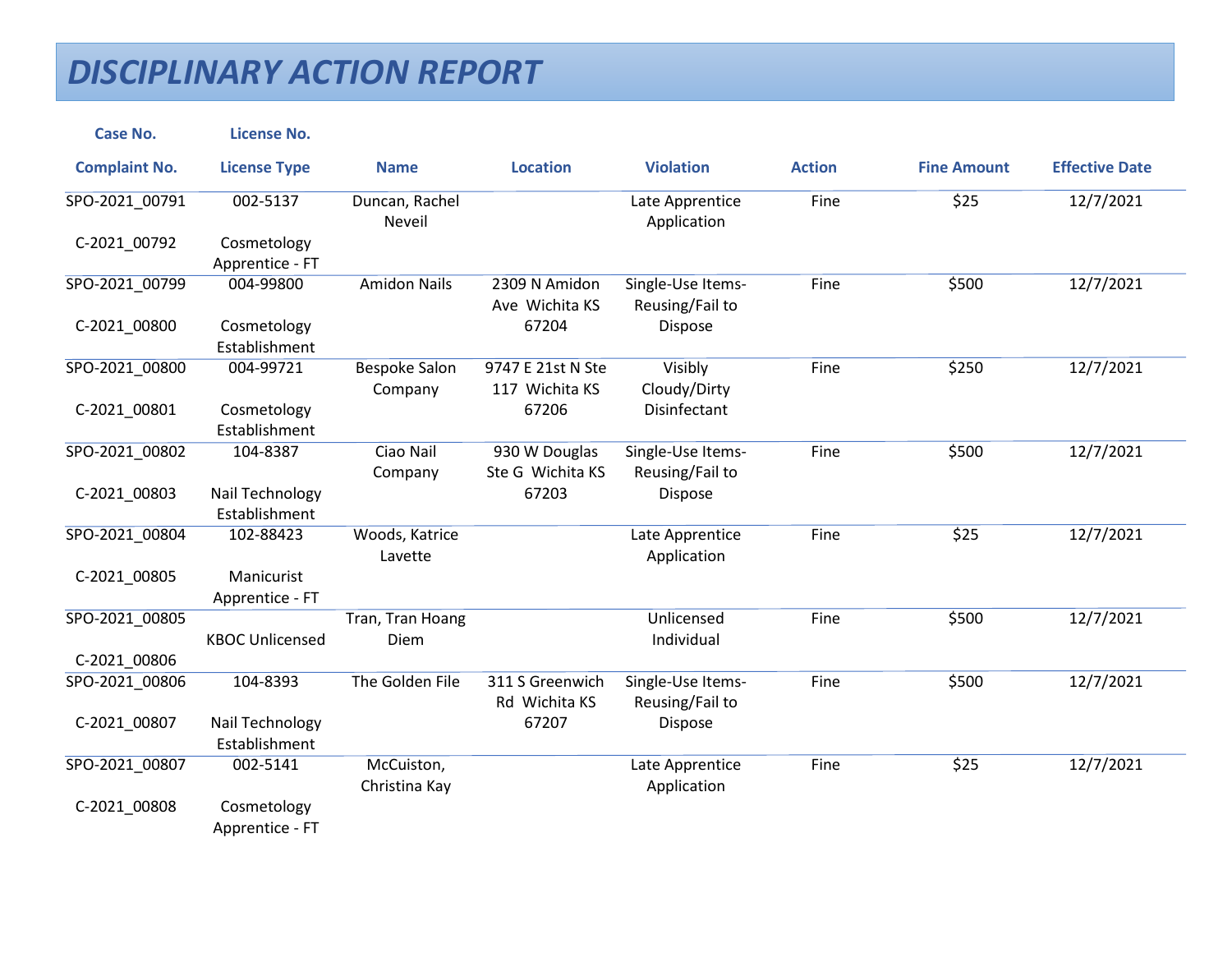| <b>Case No.</b>      | <b>License No.</b>               |                                     |                                   |                                      |               |                    |                       |
|----------------------|----------------------------------|-------------------------------------|-----------------------------------|--------------------------------------|---------------|--------------------|-----------------------|
| <b>Complaint No.</b> | <b>License Type</b>              | <b>Name</b>                         | <b>Location</b>                   | <b>Violation</b>                     | <b>Action</b> | <b>Fine Amount</b> | <b>Effective Date</b> |
| SPO-2021_00808       | 104-8124                         | Vanity Nails &<br>Spa               | 7904 E Harry St<br>Wichita KS     | Single-Use Items-<br>Reusing/Fail to | Fine          | \$500              | 12/7/2021             |
| C-2021 00809         | Nail Technology<br>Establishment |                                     | 67207                             | Dispose                              |               |                    |                       |
| SPO-2021_00809       | 004-99369                        | Wholesale<br><b>Beauty Club DBA</b> | 7732 E Central<br>Ave Ste 102     | Fail to<br>Clean/Disinfect           | Fine          | \$500              | 12/7/2021             |
| C-2021_00810         | Cosmetology<br>Establishment     | Salon Brands                        | Wichita KS<br>67206               | Pedicure<br>Equipmt                  |               |                    |                       |
| SPO-2021_00809       | 004-99369                        | Wholesale<br><b>Beauty Club DBA</b> | 7732 E Central<br>Ave Ste 102     | Single-Use Items-<br>Reusing/Fail to | Fine          | \$300              | 12/7/2021             |
| C-2021_00810         | Cosmetology<br>Establishment     | Salon Brands                        | Wichita KS<br>67206               | Dispose                              |               |                    |                       |
| SPO-2021 00809       | 004-99369                        | Wholesale<br><b>Beauty Club DBA</b> | 7732 E Central<br>Ave Ste 102     | Visibly<br>Cloudy/Dirty              | Fine          | \$250              | 12/7/2021             |
| C-2021 00810         | Cosmetology<br>Establishment     | Salon Brands                        | Wichita KS<br>67206               | <b>Disinfectant</b>                  |               |                    |                       |
| SPO-2021 00810       | 104-8069                         | M and N Wichita<br>LLC, Princess    | 2250 N Rock Rd<br>Ste 124 Wichita | Fail to<br>Clean/Disinfect           | Fine          | \$500              | 12/7/2021             |
| C-2021_00811         | Nail Technology<br>Establishment | <b>Nails</b>                        | KS 67226                          | Pedicure<br>Equipmt                  |               |                    |                       |
| SPO-2021_00810       | 104-8069                         | M and N Wichita<br>LLC, Princess    | 2250 N Rock Rd<br>Ste 124 Wichita | Single-Use Items-<br>Reusing/Fail to | Fine          | \$800              | 12/7/2021             |
| C-2021_00811         | Nail Technology<br>Establishment | <b>Nails</b>                        | KS 67226                          | Dispose                              |               |                    |                       |
| SPO-2021 00811       | 001-102268                       | Barnes, Hailey<br>Lynn              |                                   | Late Apprentice<br>Application       | Fine          | \$25               | 12/7/2021             |
| C-2021_00812         | Cosmetology<br>Apprentice - PT   |                                     |                                   |                                      |               |                    |                       |
| SPO-2021_00812       | 101-88286                        | Tran, Kimberly                      |                                   | Late Apprentice<br>Application       | Fine          | \$25               | 12/7/2021             |
| C-2021_00813         | Manicurist<br>Apprentice - PT    |                                     |                                   |                                      |               |                    |                       |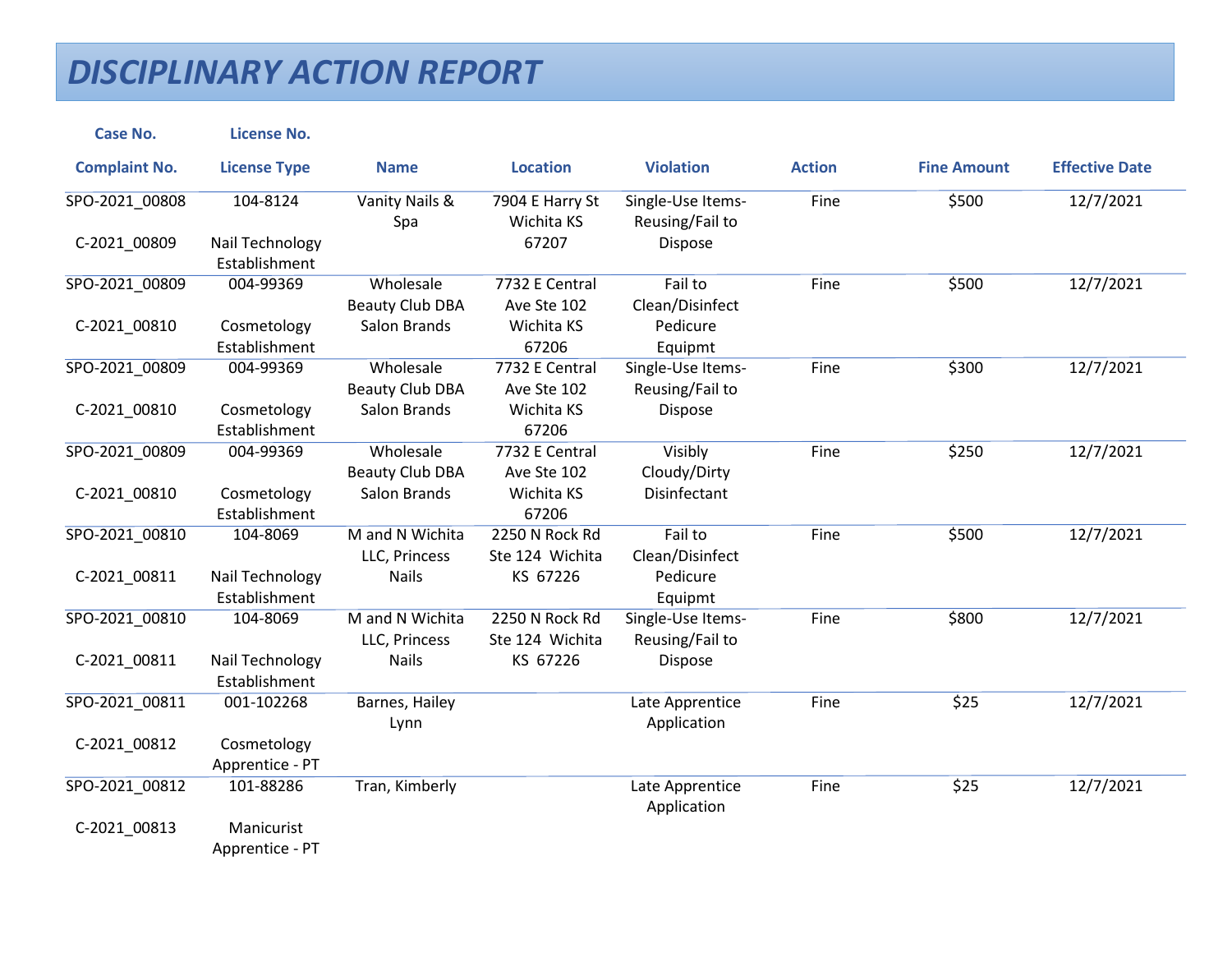| <b>Case No.</b>      | <b>License No.</b>               |                                     |                                   |                                      |               |                    |                       |
|----------------------|----------------------------------|-------------------------------------|-----------------------------------|--------------------------------------|---------------|--------------------|-----------------------|
| <b>Complaint No.</b> | <b>License Type</b>              | <b>Name</b>                         | <b>Location</b>                   | <b>Violation</b>                     | <b>Action</b> | <b>Fine Amount</b> | <b>Effective Date</b> |
| SPO-2021_00814       | 104-7691                         | Quiescence Nail<br>Salon & Spa      | 3433 N Rock Rd<br>#103 Wichita KS | Fail to<br>Clean/Disinfect           | Fine          | \$500              | 12/7/2021             |
| C-2021_00815         | Nail Technology<br>Establishment |                                     | 67226                             | Pedicure<br>Equipmt                  |               |                    |                       |
| SPO-2021_00814       | 104-7691                         | Quiescence Nail<br>Salon & Spa      | 3433 N Rock Rd<br>#103 Wichita KS | Single-Use Items-<br>Reusing/Fail to | Fine          | \$500              | 12/7/2021             |
| C-2021_00815         | Nail Technology<br>Establishment |                                     | 67226                             | Dispose                              |               |                    |                       |
| SPO-2021 00815       | 004-13093                        | The Piper<br><b>Assisted Living</b> | 2300 N 113th<br>Ave Kansas City   | Visibly<br>Cloudy/Dirty              | Fine          | \$250              | 12/7/2021             |
| C-2021_00816         | Cosmetology<br>Establishment     |                                     | KS 66109                          | Disinfectant                         |               |                    |                       |
| SPO-2021_00816       | 000-13588                        | Kinkelaar, Sandra<br>Κ              |                                   | Expired<br>Practitioner              | Fine          | \$250              | 12/7/2021             |
| C-2021_00817         | Cosmetologist                    |                                     |                                   | License                              |               |                    |                       |
| SPO-2021_00819       | $005 - 13$                       | Fort Scott<br>Community             | 813 N Broadway<br>Pittsburg KS    | Visibly<br>Cloudy/Dirty              | Fine          | \$250              | 12/7/2021             |
| C-2021_00820         | Cosmetology<br>School            | College -<br>Pittsburg              | 66762                             | Disinfectant                         |               |                    |                       |
| SPO-2021 00820       | 000-101080                       | Stover-Lawson,<br>Taylor Jayne      |                                   | Expired<br>Practitioner              | Fine          | \$250              | 12/7/2021             |
| C-2021 00821         | Cosmetologist                    |                                     |                                   | License                              |               |                    |                       |
| SPO-2021 00821       | 004-9274                         | The Hair Shoppe                     | 1111 S Hugh St<br>Frontenac KS    | Single-Use Items-<br>Reusing/Fail to | Fine          | \$100              | 12/7/2021             |
| C-2021 00822         | Cosmetology<br>Establishment     |                                     | 66763                             | Dispose                              |               |                    |                       |
| SPO-2021 00821       | 004-9274                         | The Hair Shoppe                     | 1111 S Hugh St<br>Frontenac KS    | Fail to<br>Clean/Disinfect           | Fine          | \$500              | 12/7/2021             |
| C-2021_00822         | Cosmetology<br>Establishment     |                                     | 66763                             | Pedicure<br>Equipmt                  |               |                    |                       |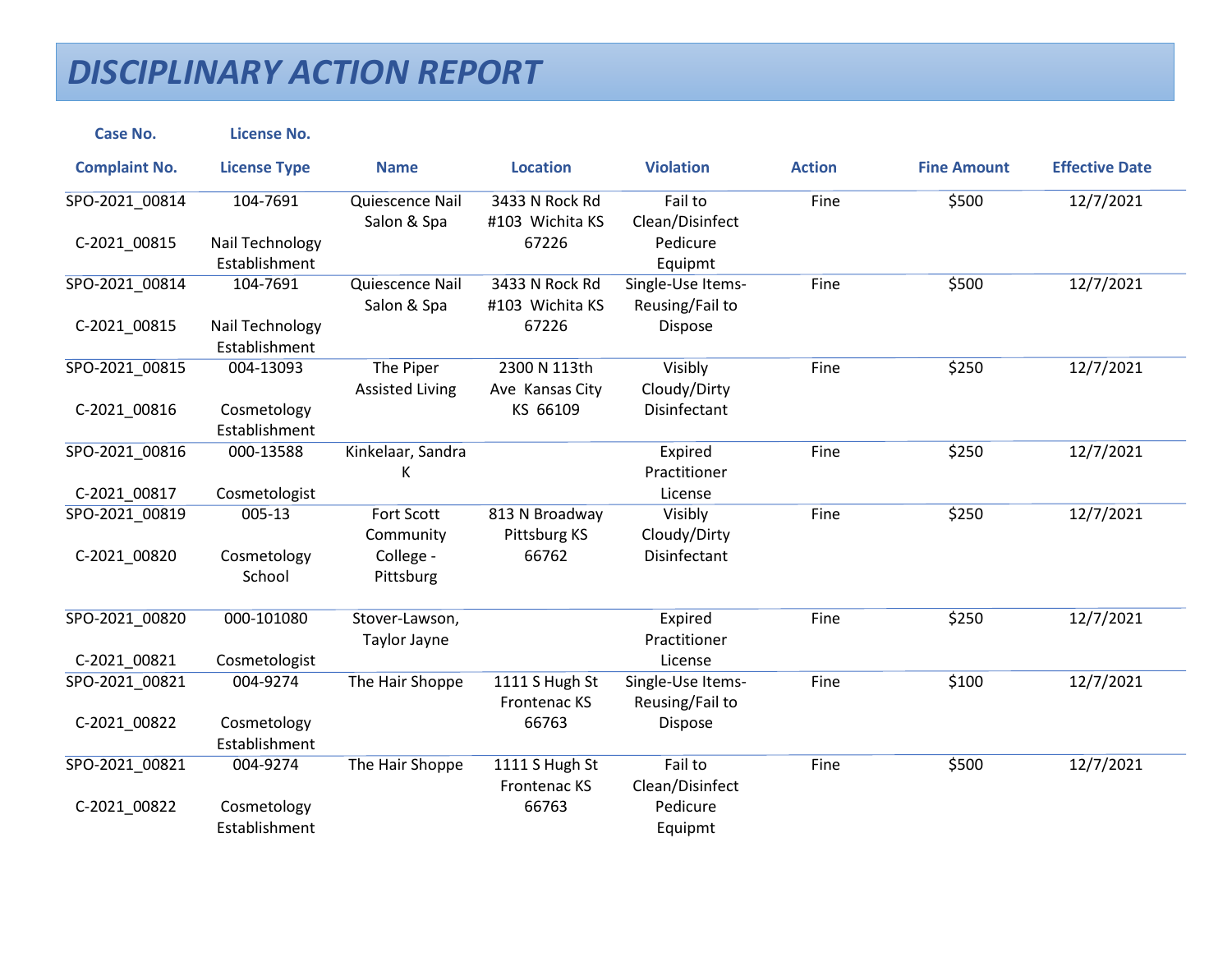| <b>Case No.</b>      | <b>License No.</b>               |                                 |                                    |                                      |                         |                    |                       |
|----------------------|----------------------------------|---------------------------------|------------------------------------|--------------------------------------|-------------------------|--------------------|-----------------------|
| <b>Complaint No.</b> | <b>License Type</b>              | <b>Name</b>                     | <b>Location</b>                    | <b>Violation</b>                     | <b>Action</b>           | <b>Fine Amount</b> | <b>Effective Date</b> |
| SPO-2021_00823       | 004-12467                        | <b>Estetica Ilussion</b>        | 1201 Central Ave<br>Kansas City KS | Visibly<br>Cloudy/Dirty              | Fine                    | \$250              | 12/7/2021             |
| C-2021 00824         | Cosmetology<br>Establishment     |                                 | 66102                              | Disinfectant                         |                         |                    |                       |
| SPO-2021 00824       | 004-12531                        | Shabby Chic Hair<br>Boutique    | 108 W Center<br>Inman KS 67546     | Single-Use Items-<br>Reusing/Fail to | Fine                    | \$200              | 12/7/2021             |
| C-2021_00825         | Cosmetology<br>Establishment     |                                 |                                    | Dispose                              |                         |                    |                       |
| SPO-2021_00825       | 004-9473                         | Signature Salon                 | 645 E Crawford<br>Suite E7 Salina  | Visibly<br>Cloudy/Dirty              | Fine                    | \$250              | 12/7/2021             |
| C-2021_00826         | Cosmetology<br>Establishment     |                                 | KS 67401-                          | Disinfectant                         |                         |                    |                       |
| SPO-2021 00827       | 101-88293                        | Nguyen, Duong<br>Thi Thuy       |                                    | Late Apprentice<br>Application       | Fine                    | \$25               | 12/7/2021             |
| C-2021_00828         | Manicurist<br>Apprentice - PT    |                                 |                                    |                                      |                         |                    |                       |
| SPO-2021_00828       | 101-88296                        | Dunn, Alissa<br>Marie           |                                    | Late Apprentice<br>Application       | Fine                    | \$25               | 12/7/2021             |
| C-2021_00829         | Manicurist<br>Apprentice - PT    |                                 |                                    |                                      |                         |                    |                       |
| SPO-2021 00831       | 004-100000                       | <b>Scott Schaefer</b><br>Salon  | 7612 State Line<br>Ste 421 Prairie | Unlicensed<br>Establishment          | <b>Cease and Desist</b> |                    | 12/7/2021             |
| C-2021_00832         | Cosmetology<br>Establishment     |                                 | Village KS 66208                   |                                      |                         |                    |                       |
| SPO-2021 00832       | 104-8129                         | <b>Hi Nails</b>                 | 118 N 4th St<br><b>Atchison KS</b> | Failure to<br>Comply with            | Cease and Desist        |                    | 12/7/2021             |
| C-2021_00833         | Nail Technology<br>Establishment |                                 | 66002                              | <b>Board Order</b>                   |                         |                    |                       |
| SPO-2021 00833       | 004-1507                         | <b>Molloy's Beauty</b><br>Salon | 9529 Pflumm<br>Lenexa KS 66215     | Single-Use Items-<br>Reusing/Fail to | Fine                    | \$100              | 12/7/2021             |
| C-2021_00834         | Cosmetology<br>Establishment     |                                 |                                    | Dispose                              |                         |                    |                       |